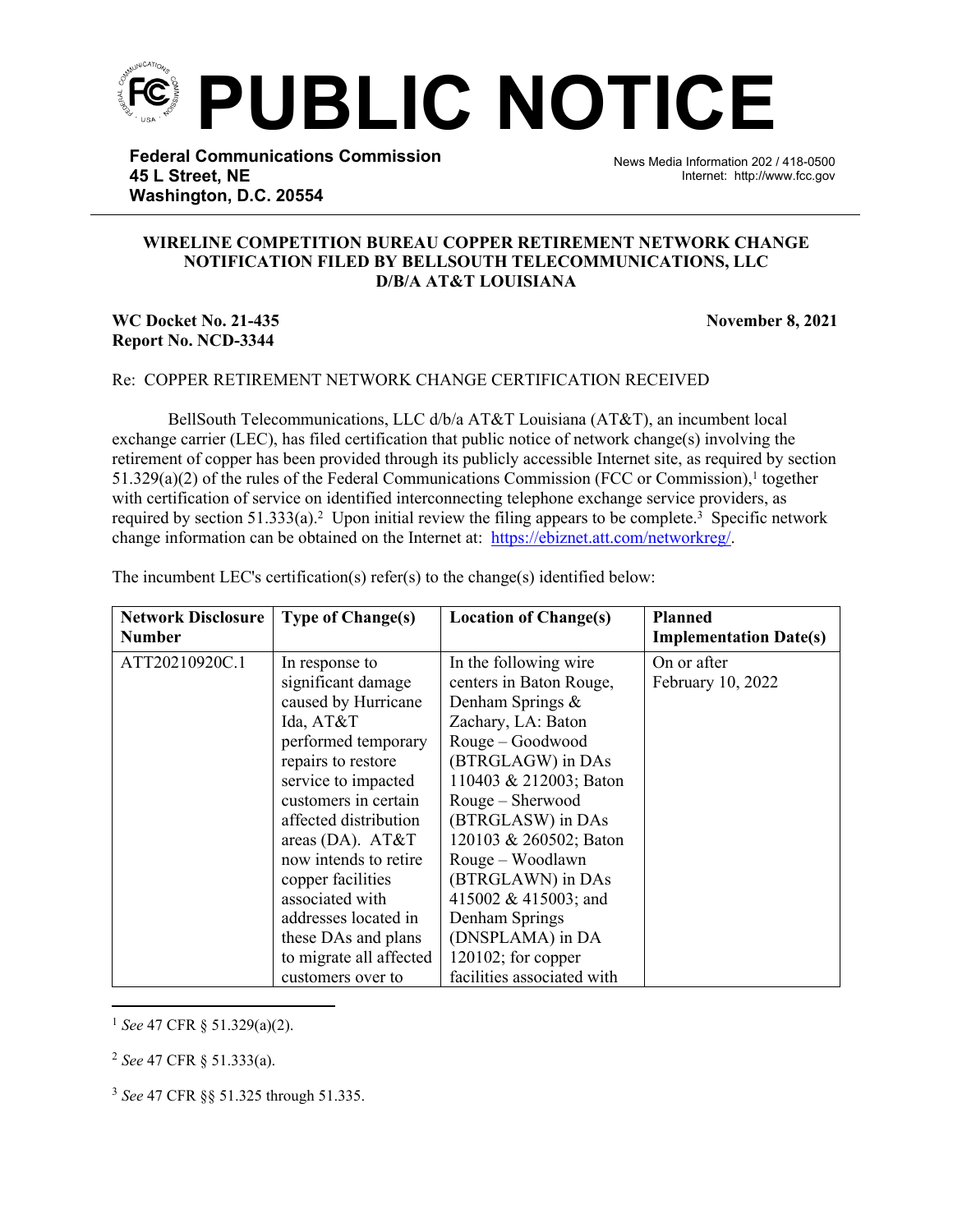| facilities. |
|-------------|
|-------------|

Incumbent LEC contact: Victoria Carter-Hall Manager – Federal Regulatory AT&T Services, Inc. 1120 20th Street, NW, 10th Floor Washington, D.C. 20036 Phone: (202) 457-2164

An objection to an incumbent LEC's copper retirement notice may be filed by an information service provider or telecommunications service provider that directly interconnects with the incumbent LEC's network. Such objections must be filed with the Commission, and served on the incumbent LEC, no later than the ninth business day following the release of this Public Notice.<sup>4</sup> The effective implementation date(s) of network changes referenced in standard copper retirement notices are subject to the FCC public notice periods described under section  $51.333(b)(2)$ .<sup>5</sup> For purposes of computation of time when filing a petition for reconsideration, application for review, or petition for judicial review of the Commission's decision, the date of "public notice" shall be the later of 90 days after the release date of this Public Notice, or the release date of any further public notice or order announcing final action, as applicable. Should no petitions for reconsideration, applications for review, or petitions for judicial review be timely filed, the proceeding listed in this Public Notice shall be terminated, and the docket will be closed.

Information service providers and telecommunications service providers that directly interconnect with the incumbent LEC's network may file objections, and other interested parties may file comments, regarding this network change notice using the Internet by accessing the ECFS: [http://apps.fcc.gov/ecfs.](http://apps.fcc.gov/ecfs) Filers should follow the instructions provided on the Web site for submitting comments. Generally, only one copy of an electronic submission must be filed. In completing the transmittal screen, filers should include their full name, U.S. Postal Service mailing address, and the applicable docket number. Interested parties also may comment on this network change notice by sending an e-mail to [NetworkChange@fcc.gov.](mailto:NetworkChange@fcc.gov) The subject line of the e-mail must include the correct NCD Report Number or docket number in order for the comments to be considered in conjunction with this proceeding. All information submitted including names and addresses will be publicly available via the web.

Parties who choose to file paper copies must file an original and one copy of each filing. Such filings can be sent by commercial overnight courier, or by first-class or overnight U.S. Postal Service

<sup>4</sup> *See* 47 CFR § 51.333(c).

<sup>5</sup> *See* 47 CFR § 51.333(b)(2). In the absence of filed objections, a notice of copper retirement usually will be deemed final on the 90th day after the release of the Commission's public notice of the filing pursuant to section 51.333(b)(2). However, notice of copper retirement involving facilities that are not being used to provision services to any customers, usually will be deemed final on the 15th day after the release of the Commission's public notice of the filing. *Id*.